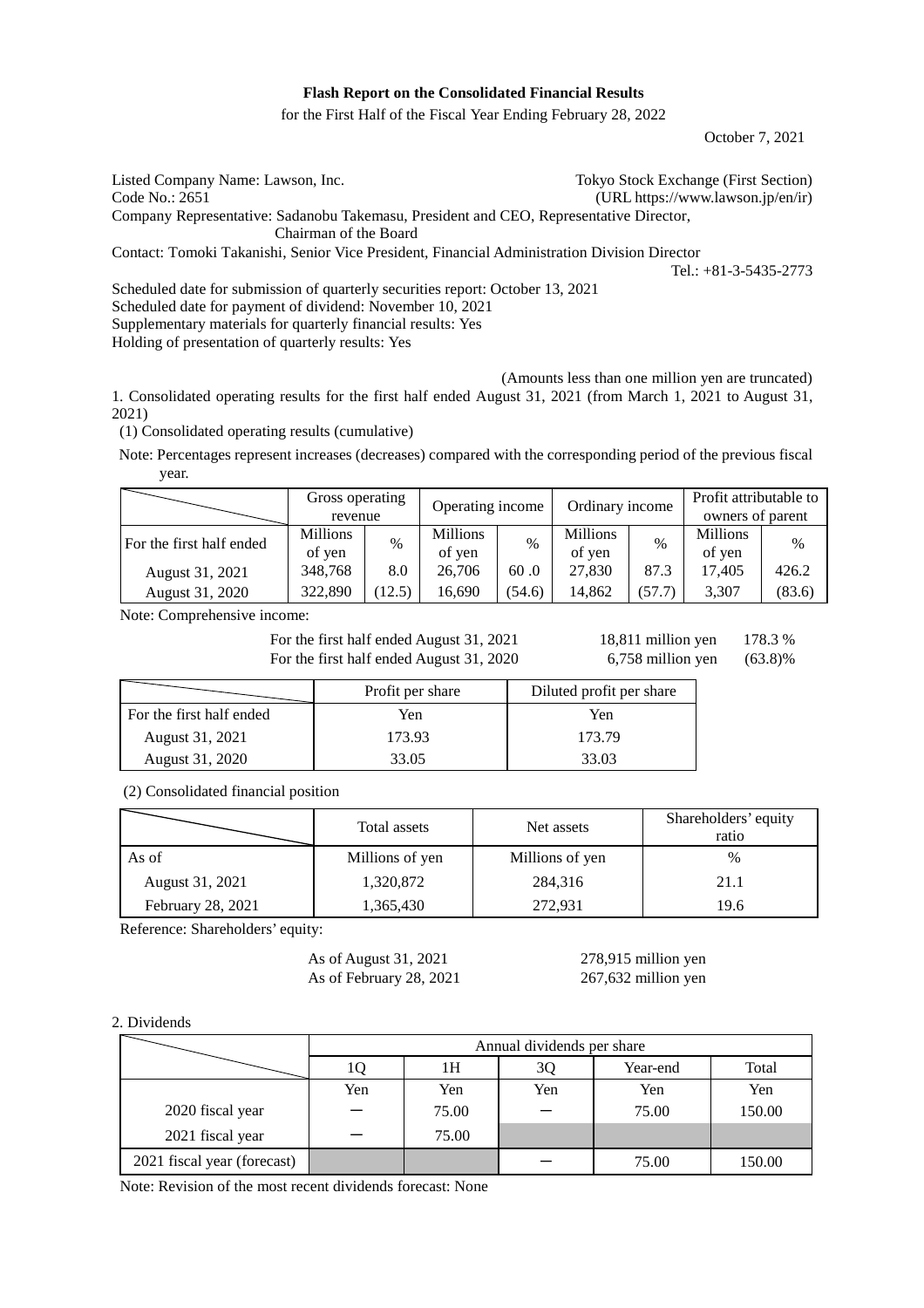3. Forecast of consolidated operating results for the 2021 fiscal year ending February 28, 2022 (from March 1, 2021 to February 28, 2022)

Note: Percentages represent increases (decreases) compared with the corresponding period of the previous fiscal year.

|                  | Gross operating<br>revenue |      | Operating income   Ordinary income |      |                           |      | Profit attributable<br>to owners of parent |               | Profit per<br>share |
|------------------|----------------------------|------|------------------------------------|------|---------------------------|------|--------------------------------------------|---------------|---------------------|
|                  | <b>Millions</b><br>of ven  | $\%$ | <b>Millions</b><br>of ven          | $\%$ | <b>Millions</b><br>of yen | $\%$ | <b>Millions</b><br>of ven                  | $\frac{0}{0}$ | Yen                 |
| 2021 fiscal year | 716,000                    | 75   | 50,000                             | 22.3 | 47,000                    | 25.0 | 15.500                                     | 78.4          | 154.88              |

Note: Revision of the most recent consolidated operating results forecast: Yes

# 4. Notes

- (1) Change in significant subsidiaries during the quarterly consolidated period (Changes in certain specified subsidiaries resulting in changes in scope of consolidation): None
	-

Added: None Excluded: None

(2) Adoptions of specific accounting methods for preparing quarterly financial statements: None

(3) Changes in accounting policies, changes in accounting estimates or restatements

- 1. Changes in accounting policies associated with revision in accounting standards: None
- 2. Changes in accounting policies other than 1. above: None
- 3. Changes in accounting estimates: None
- 4. Retrospective restatements: None

(4) Number of shares outstanding (common stock)

| 1. Number of shares outstanding at the end of period (including treasury shares) |             |                          |             |
|----------------------------------------------------------------------------------|-------------|--------------------------|-------------|
| As of August 31, 2021:                                                           | 100,300,000 | As of February 28, 2021: | 100,300,000 |
| 2. Number of treasury shares at the end of period                                |             |                          |             |
| As of August 31, 2021:                                                           | 228,774     | As of February 28, 2021: | 232,954     |
| 3. Average number of shares during the period (cumulative six months)            |             |                          |             |
| As of August 31, 2021:                                                           | 100,069,928 | As of August 31, 2020:   | 100,064,618 |

Note: This flash report is exempt from quarterly review.

Note: Descriptions on appropriate use of financial performance forecasts and other special notes

Forward-looking statements presented herein such as financial forecasts are based on currently available information and certain presumptions deemed to be reasonable as of the date of announcement. The achievement of said forecasts cannot be guaranteed. Actual results be materially different from those in the forecast as a result of various factors. For preconditions of these financial forecasts and notes concerning their use, please refer to "1. Qualitative Information Regarding Quarterly Financial Results, (3) Explanation Regarding Forward-looking Statements" on page 9.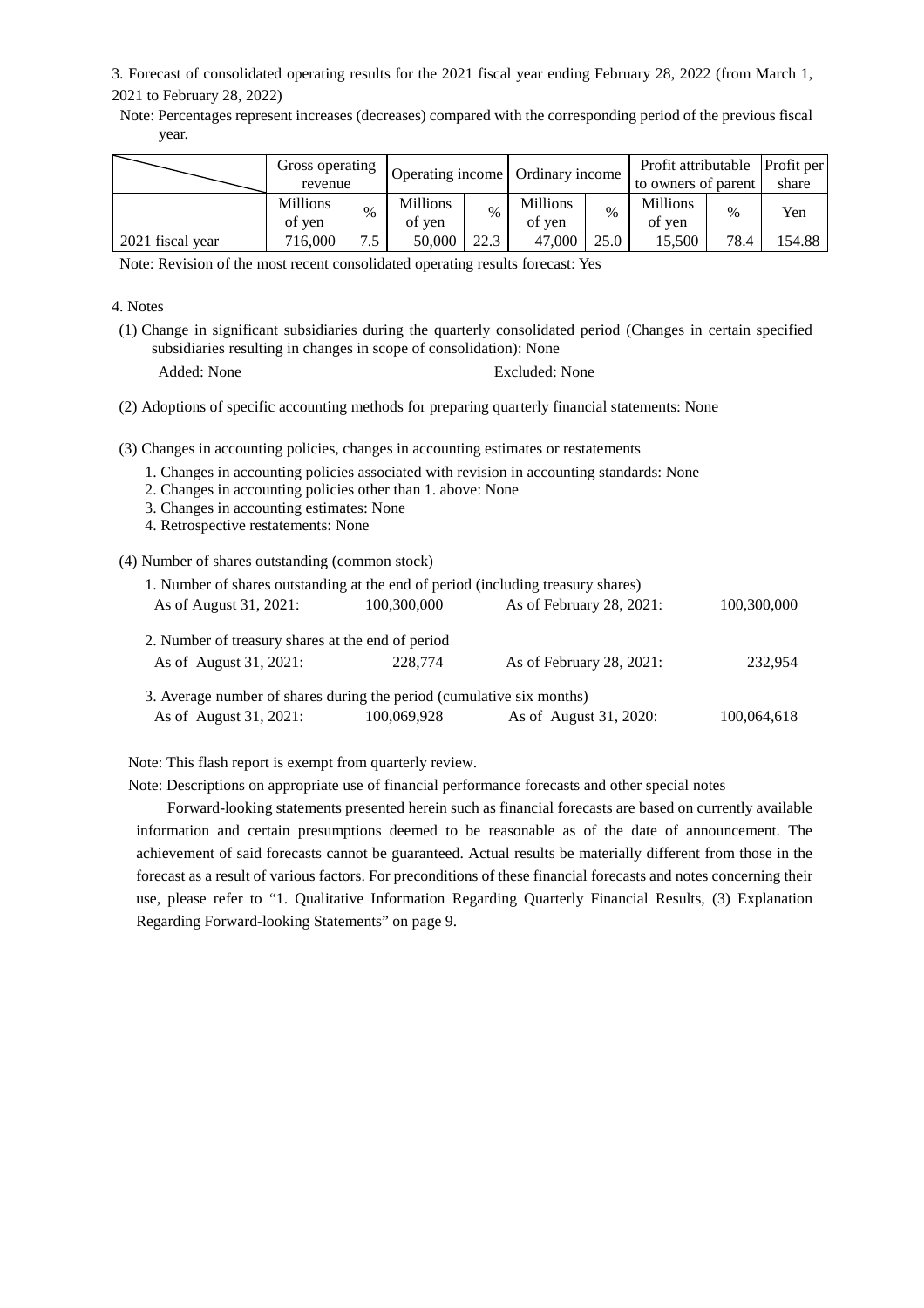# Contents

|                                                                                         | 2              |
|-----------------------------------------------------------------------------------------|----------------|
|                                                                                         | $\overline{2}$ |
|                                                                                         | 8              |
|                                                                                         | 9              |
|                                                                                         | 10             |
|                                                                                         | 10             |
| (2) Consolidated Statement of Income and Consolidated Statement of Comprehensive Income | 12             |
|                                                                                         | 12             |
|                                                                                         | 13             |
|                                                                                         | 14             |
|                                                                                         | 16             |
|                                                                                         | 16             |
|                                                                                         | 16             |
|                                                                                         | 16             |
|                                                                                         | 16             |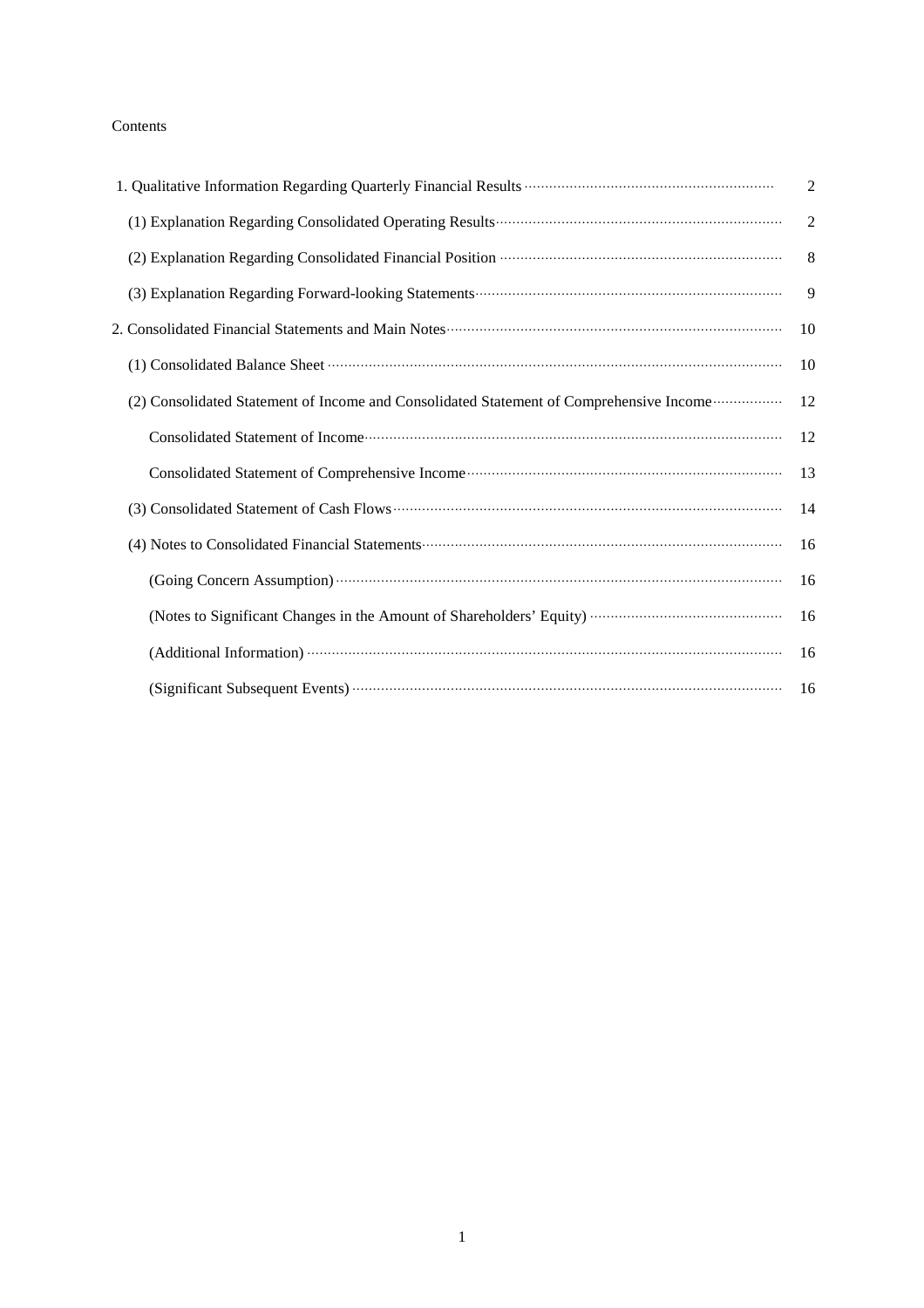# **1**.**Qualitative Information Regarding Quarterly Financial Results**

# **(1) Explanation Regarding Consolidated Operating Results**

During the first half of fiscal 2021, six months from March 1 to August 31, 2021, we continued to take rigorous prevention measures against the infection of the novel coronavirus and responded to new normal demand by exerting concerted Group-wide efforts. Specifically, under the leadership of our Lawson Group Sweeping Transformation Executive Committee, which was launched in September 2020 to realize "Challenge 2025" formulated for 2025, the 50th anniversary of our establishment, we renovated our stores and revamped our product lineups in Domestic Convenience Store Business in response to changes in the business environment, and the whole Lawson Group endeavored to resolve medium- to long-term issues for sustainable growth, acquisition of new revenue opportunities and foster job satisfaction.

As a result, for the first half of fiscal 2021 on a consolidated basis, gross operating revenue increased to 348,768 million yen (up 8.0% from previous fiscal year), operating income increased to 26,706 million yen (up 60.0% from previous fiscal year) and ordinary income increased to 27,830 million yen (up 87.3% from previous fiscal year). Profit attributable to owners of parent was 17,405 million yen (up 426.2% from previous fiscal year).

We also focused on improving our group-wide internal control system and addressing operating risks based on the 2021 Basic Policy for Improvement of Internal Control Systems. We will continue promoting internal control going forward.

In addition, with a view to promoting the Sustainable Development Goals (SDGs) and focusing on environmental, social and governance (ESG) practices in management, we established the Lawson Group Human Rights Policy and Lawson Group Sustainability Policy in June and August 2021, respectively, and revised the Lawson Group Environmental Policy in August.

Operating results by business segment were as follows.

### **(Domestic Convenience Store Business)**

During the first half under review, the number of new COVID-19 cases began an upward trend in July 2021, and the declaration of state of emergency was issued in many areas in August. While workplace vaccination proceeded along with municipal vaccination, legal and voluntary restrictions continued to be imposed on a variety of social activities. On top of this, there were heavy rainfall events over a wide area from western to eastern Japan in August, which also had a negative impact on the store visits trend.

Under the circumstances, Lawson has been proceeding with store renovation by carefully examining the business environment surrounding each store and customizing the refurbishment to suit the circumstances in order to help our stores adapt to changes taking place in the new normal business environment and better address customer needs. By the end of August 2021, we had completed the renovation of some 800 stores, and are working to refurbish around 5,000 stores by the end of the fiscal year ending February 2022.

In store operation, we are striving to establish LAWSON stores as convenience stores endorsed by all our customers. To this end, we are implementing measures to achieve our three commitments, namely, to pursue compelling taste, to be considerate to people, and to be environmentally friendly. By developing distinctive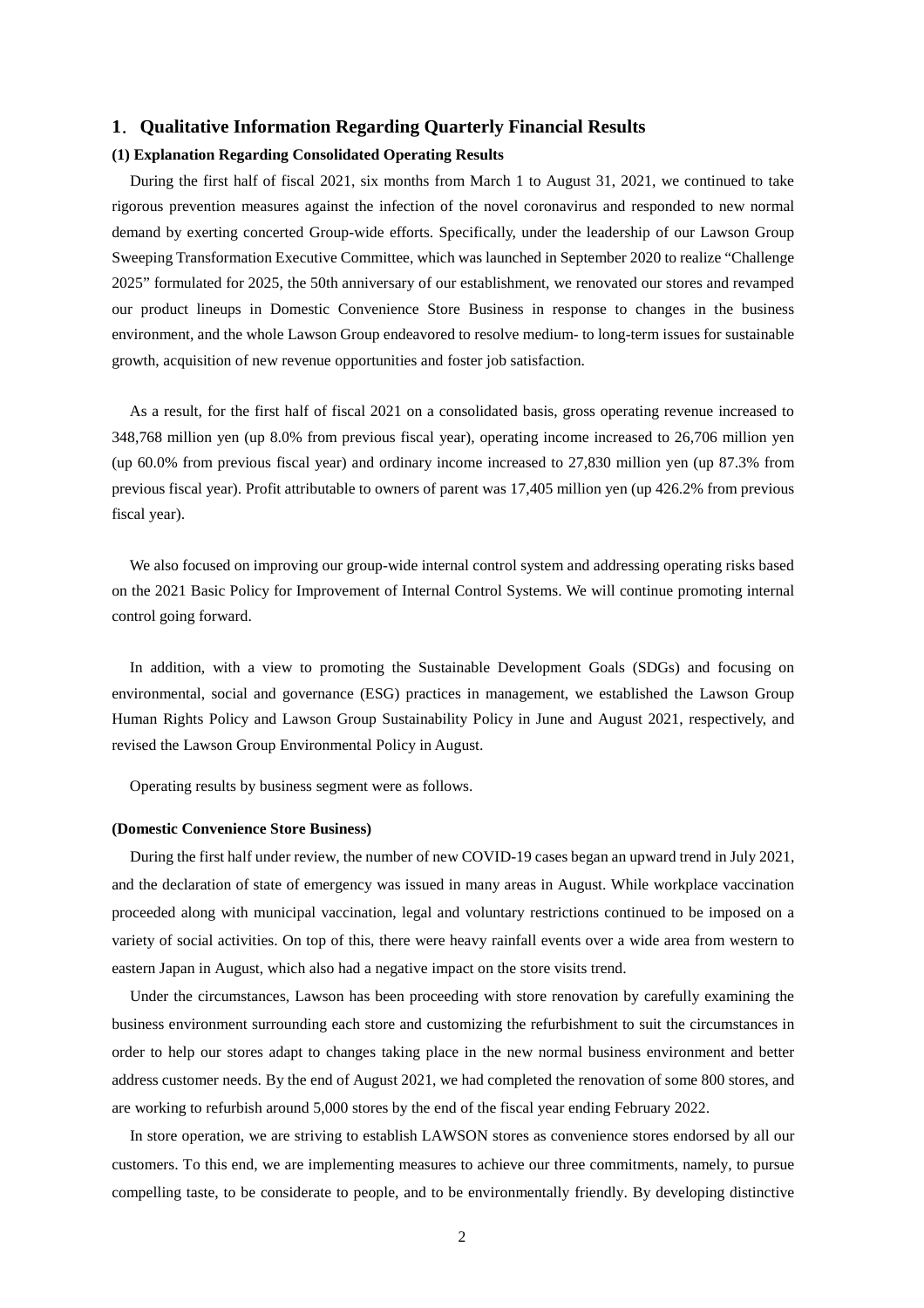products that are compellingly delicious and health-conscious, we are aiming to further reinforce our product lineup, while rigorously working to offer thoughtful customer service at our stores and ensure environmental friendliness by reducing food waste, the use of plastics and  $CO<sub>2</sub>$  emissions, etc. In June 2021, we initiated a pilot experiment at some stores involving an AI-based discount campaign with the aim of reducing food waste. Also, we started using light-duty hydrogen fuel cell trucks at our distribution centers in Tokyo in July in an effort to  $decrease CO<sub>2</sub>$  emissions.

### [Store Operations]

In store operations, we continued to focus on reinforcing adherence to the Three Essential Practices, which emphasizes (1) serving customers courteously; (2) offering a merchandise assortment focused on basic items with high demand; and (3) keeping our stores and communities clean. In our efforts to respond to customer needs and increase sales, we also focused on expanding our merchandise assortment to respond to changes in consumer lifestyles and values, such as offering items subject to heightened demand amid the COVID-19 crisis. Furthermore, we kept up our initiatives to increase the profitability of franchise stores, including helping them streamline their store operation and reduce costs associated with food waste and utility expenses.

### [Merchandising and Service Strategies]

Sales continued to surge in fresh foods, frozen foods, daily delivered foods, room temperature Japanese/Western desserts, and alcoholic beverages, whose assortments we have been endeavoring to expand with the aim of supporting the daily lives of customers. In the rice range, our "Korega BENTO" box lunch series, which was revamped into a long-lasting chilled range in March 2021, continued to record steady sales during the second quarter under review, and our "Kinshari Onigiri Rice Ball" series also enjoyed robust sales along with the modified regular lineup of onigiri rice balls. Among the fast-food counter items, our regular products such as our "Karaage-kun" chicken nuggets—which are marking the 35th anniversary of their debut—and our "Torikara" chicken fries as well as the summer-limited products sold at MACHI cafés achieved strong sales. Partly owing to customers having less opportunities to go out, the Machikado Chubo in-store kitchen service enjoyed especially strong demand for items offered in collaboration with food service companies that provide delicious dishes from specialty restaurants as well as the "Local Bowl Series" that responds to regional needs. Machikado Chubo in-store kitchens are installed at approximately 7,100 stores as of the end of August 2021, achieving sales growth even amid the COVID-19 crisis. In response to the ongoing high demand, we are installing the kitchen at more stores.

In food delivery service, for which needs have been growing owing to the COVID-19 crisis, we started offering a delivery service through DiDi Food in July 2021 in addition to Uber Eats, foodpanda and Wolt. As a result, the combined number of stores listed on food delivery services reached 2,089 in 32 prefectures as of August 31, 2021. In addition, Uber Eats delivers over-the-counter (OTC) drugs sold at 41 LAWSON stores in 9 prefectures.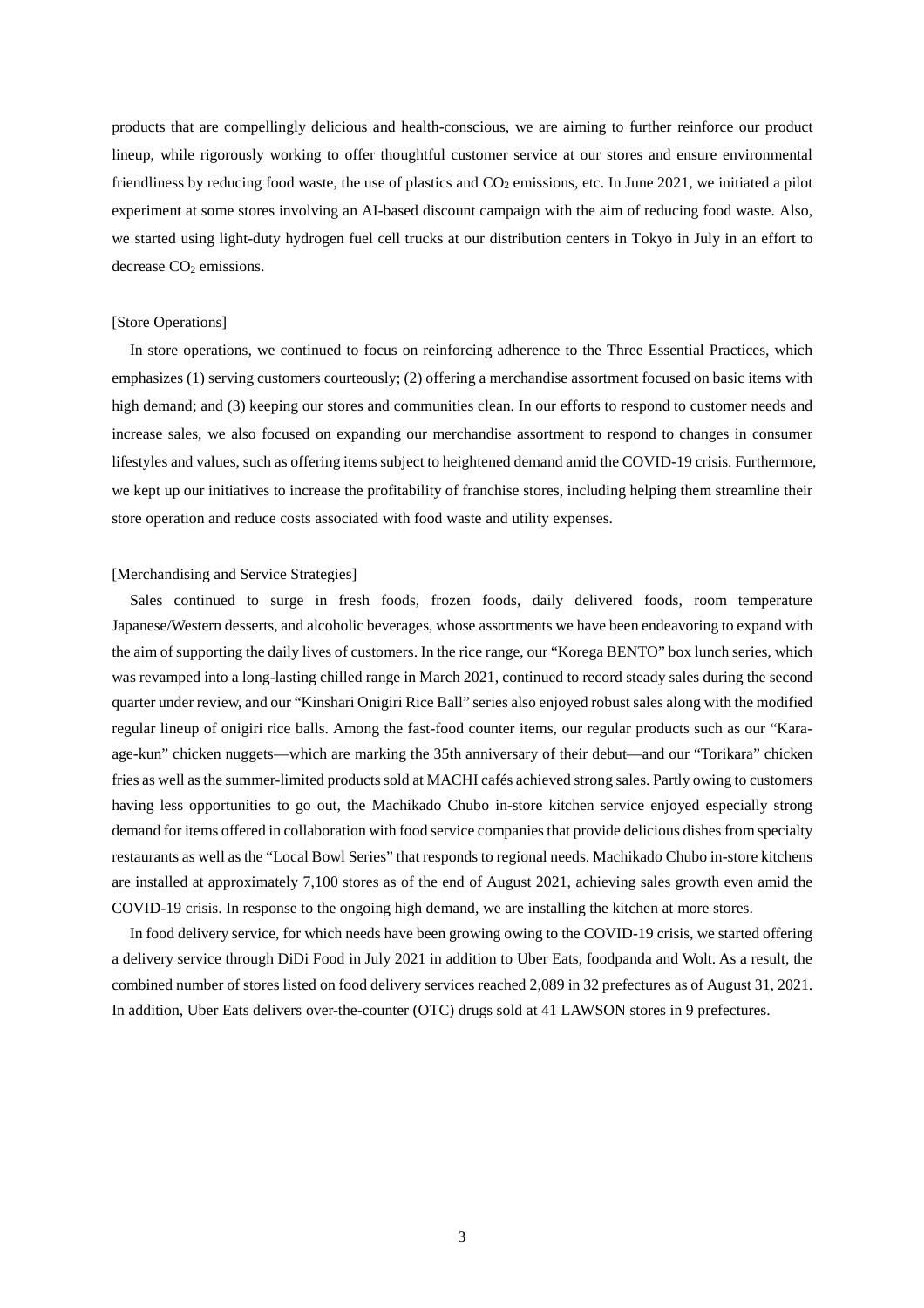| Fiscal year           | Previous fiscal year |                  | Current fiscal year |                 |  |
|-----------------------|----------------------|------------------|---------------------|-----------------|--|
|                       | From March 1, 2020   |                  | From March 1, 2021  |                 |  |
|                       | To August 31, 2020   |                  | to August 31, 2021  |                 |  |
|                       | <b>Sales</b>         | Percentage       | <b>Sales</b>        | Percentage      |  |
| Product group         | (Millions of yen)    | of total $(\% )$ | (Millions of yen)   | of total $(\%)$ |  |
| Processed foods       | 583,479              | 53.4             | 601,285             | 53.7            |  |
| <b>Fast foods</b>     | 233,105              | 21.3             | 242,822             | 21.7            |  |
| Daily delivered foods | 176,478              | 16.2             | 176,873             | 15.8            |  |
| Nonfood products      | 98,834               | 9.1              | 98,244              | 8.8             |  |
| Total                 | 1,091,898            | 100.0            | 1,119,225           | 100.0           |  |

[Breakdown of Sales by Merchandise Category at Chain Stores in Domestic Convenience Store Business]

### [Store Development]

In opening new stores, the Group continued to focus on developing profitable stores.

During the first half under review, the total number of LAWSON, NATURAL LAWSON and LAWSON STORE100 stores opened in Japan stood at 292 stores. Meanwhile, we closed a total of 117. As of the end of August 2021, the total number of domestic stores was 14,651.\* Based on the joint business agreement concluded with POPLAR Co., Ltd. in September 2020, we converted 122 stores from its brand to the LAWSON POPLAR or LAWSON brand stores. Based on the comprehensive business alliance entered into with H2O Retailing Corporation in May 2021, Lawson converted 26 station stores and convenience stores operated by asnas Co., Ltd., an H2O Retailing Corporation Group company, from "asnas" stores into LAWSON stores.

In an effort to establish convenience store models catered to an aging population and a trend toward selftreatment, we are building partnerships with dispensing pharmacy and drug store chains to operate healthcareoriented LAWSON stores that offer over-the-counter pharmaceuticals and prescription drugs, as well as a wider assortment of cosmetics and daily necessities than conventional LAWSON stores. The number of stores offering non-prescription drugs has reached 254 stores (includes 49 pharmacy LAWSON stores equipped with drug-dispensing pharmacies) as of the end of August 2021. Moreover, the number of stores offering nursing care consultation services has reached 23 as of the end of August 2021. Furthermore, we have also been expanding our chain of "in-hospital LAWSON stores," which feature strengthened focus on medical, sanitary, nursing and rehabilitation supplies in addition to merchandise and services offered at standard convenience stores. The number of such stores has reached 339 as of the end of August 2021. Building on our expertise developed through operation of in-hospital LAWSON stores, we will continue to support the lives of all people interacting with hospitals.

With the aim of supporting our customers' beauty, health, and comfortable lifestyles, our NATURAL LAWSON stores offer an exclusive assortment of items including original products adopting select ingredients as well as products produced in collaboration with renowned brand names. Meanwhile, our LAWSON STORE100 stores, which are mini supermarkets in the size of a convenience store, aim to sustain the daily lives of consumers by offering high-quality, safe and reliable fruits and vegetables with a focus on freshness. The stores are visited by customers of all ages including children and the elderly, and particularly single people and homemakers. As of the end of August 2021, we operate 137 NATURAL LAWSON stores and 671 LAWSON STORE100 stores.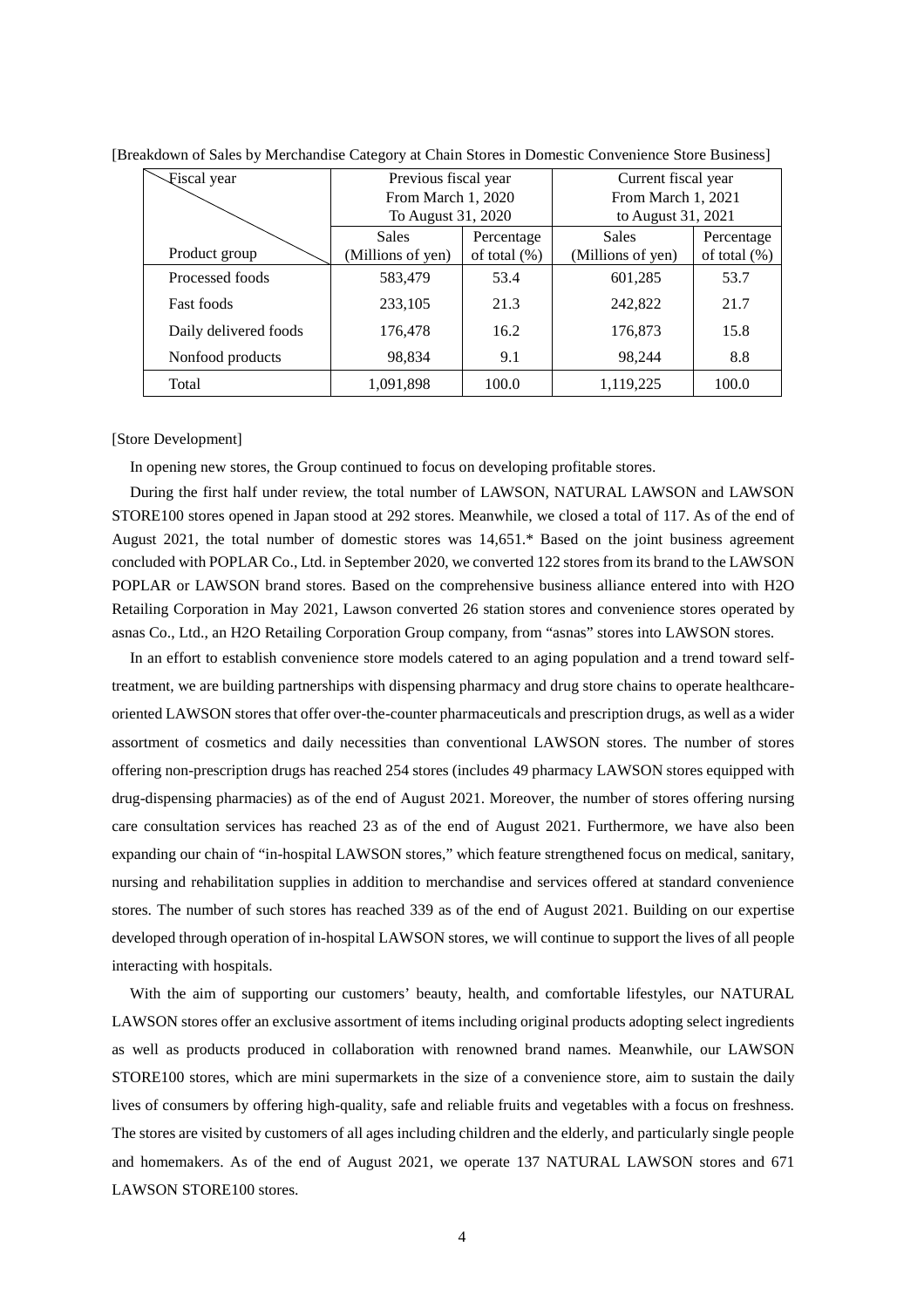\* The numbers of store openings and closings and total number of stores in Japan include stores operated by Lawson, Inc. and three equity-method affiliates, Lawson Kochi, Inc., Lawson Minamikyushu, Inc. and Lawson Okinawa, Inc.

|                        | Total stores as of | Change during | Total stores as of |
|------------------------|--------------------|---------------|--------------------|
|                        | February 28, 2021  | period        | August 31, 2021    |
| <b>LAWSON</b>          | 13,654             | 189           | 13,843             |
| NATURAL LAWSON         | 143                | (6)           | 137                |
| <b>LAWSON STORE100</b> | 679                | (8)           | 671                |
| Total                  | 14,476             | 175           | 14,651             |

[Change in the Total Number of Domestic Stores]

[Number of LAWSON stores by prefecture (As of August 31, 2021)]

| Prefecture | Number<br>of stores | Prefecture | Number<br>of stores | Prefecture | Number<br>of stores | Prefecture          | Number<br>of stores |
|------------|---------------------|------------|---------------------|------------|---------------------|---------------------|---------------------|
| Hokkaido   | 681                 | Ibaraki    | 225                 | Kyoto      | 327                 | Ehime               | 212                 |
| Aomori     | 280                 | Tokyo      | 1,702               | Shiga      | 155                 | Tokushima           | 134                 |
| Akita      | 183                 | Kanagawa   | 1.079               | Nara       | 140                 | Kochi               | 139                 |
| Iwate      | 182                 | Shizuoka   | 281                 | Wakayama   | 153                 | Fukuoka             | 528                 |
| Miyagi     | 258                 | Yamanashi  | 138                 | Osaka      | 1,138               | Saga                | 75                  |
| Yamagata   | 112                 | Nagano     | 174                 | Hyogo      | 670                 | Nagasaki            | 124                 |
| Fukushima  | 172                 | Aichi      | 725                 | Okayama    | 230                 | Oita                | 197                 |
| Niigata    | 227                 | Gifu       | 182                 | Hiroshima  | 288                 | Kumamoto            | 162                 |
| Tochigi    | 200                 | Mie        | 138                 | Yamaguchi  | 128                 | Miyazaki            | 111                 |
| Gunma      | 241                 | Ishikawa   | 105                 | Tottori    | 139                 | Kagoshima           | 201                 |
| Saitama    | 695                 | Toyama     | 183                 | Shimane    | 142                 | Okinawa             | 252                 |
| Chiba      | 602                 | Fukui      | 108                 | Kagawa     | 133                 | Total<br>(domestic) | 14,651              |

(Note) These figures include stores operated by Lawson, Inc. and equity-method affiliates, Lawson Kochi, Inc., Lawson Minamikyushu, Inc. and Lawson Okinawa, Inc.

As a result, Domestic Convenience Store Business posted gross operating revenue of 216,245 million yen (up 1.6% from previous fiscal year) and segment profit of 18,528 million yen (up 34.7% from previous fiscal year).

### **(Seijo Ishii Business)**

Seijo Ishii provides customers with well-selected, safe, and reliable foods under its philosophy of "Quality food for a quality life." Operating diverse store formats including street-side stores and stores in station buildings and commercial facilities, the supermarket chain leverages its distinguished product development expertise to offer original products and food items made in-house under the Seijo Ishii brand. The number of directly operated Seijo Ishii stores reached 167 as of the end of August 2021. During the first half under review, the sales of stores in station buildings and commercial facilities continued to be strong, and sales of street-side stores grew as well. On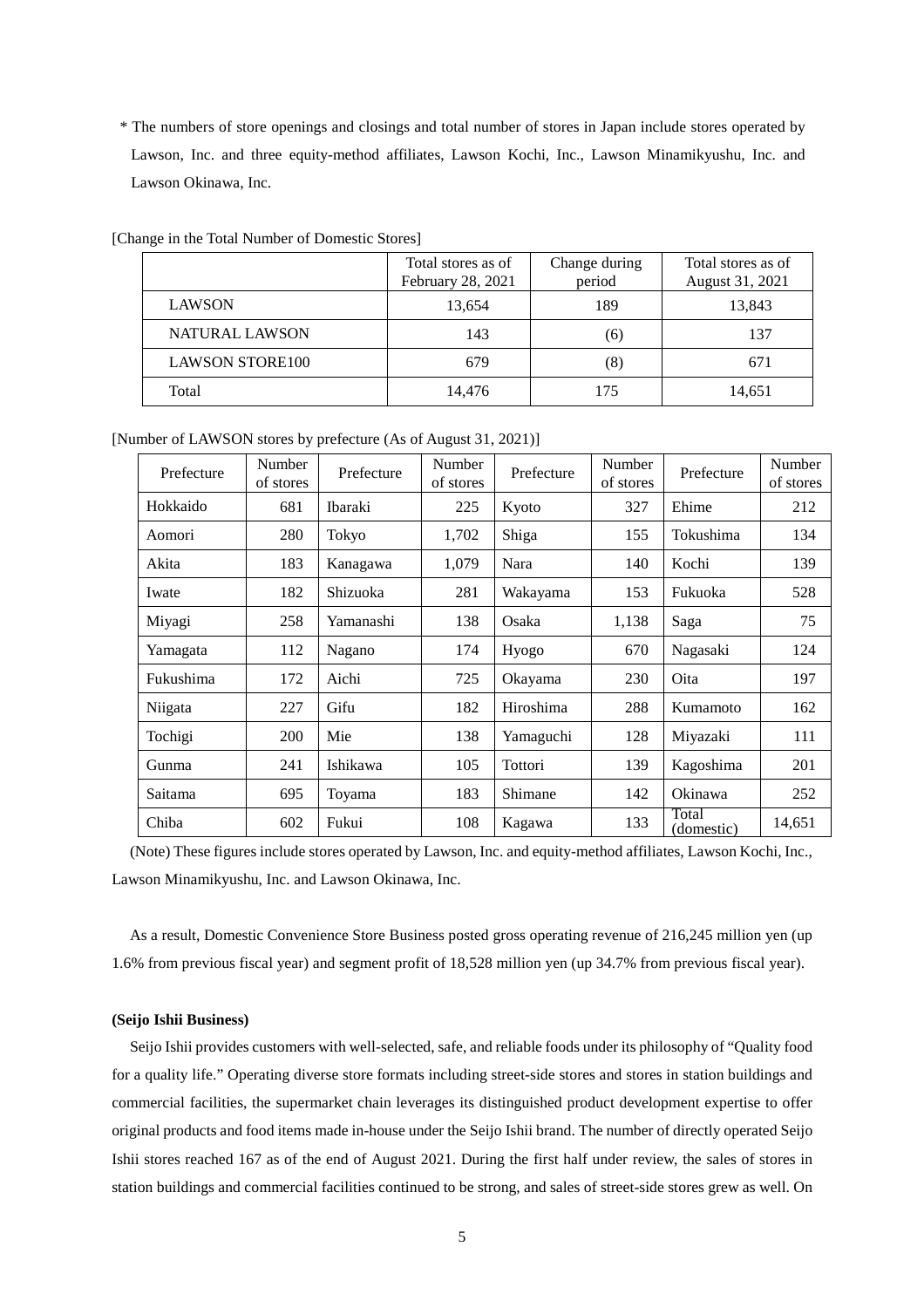the product side, capturing the demand from stay-at-home customers steadily amid the COVID-19 crisis, dishes produced in-house at central kitchen and perishables as well as fish enjoyed strong sales. We are striving to elevate the brand power of Seijo Ishii by pursuing higher standards in our product development expertise, know-how acquired as a manufacturing retailer, and retailing techniques.

As a result, Seijo Ishii Business posted gross operating revenue of 53,890 million yen (up 8.2% from previous fiscal year) and segment profit of 5,377 million yen (up 11.6% from previous fiscal year).

### **(Entertainment-related Business)**

Our Entertainment-related Business undertaken by Lawson Entertainment, Inc. continued to see a recovery trend in its ticket transaction value during the second quarter under review, driven by such event types as concerts and theatrical performances, although many events were postponed, cancelled or restricted in terms of the number of admissions due to reinstatement of the state of emergency and quasi-emergency from July through August 2021. As concerts for popular artists are likely under preparation, we have started organizing transactions for tickets and related products. We are also continuing with our efforts to expand ticket transactions for online live performances, a fledgling market, while striving to expand sales for our e-commerce business, which has sustained steady performance, by commencing live commerce in August 2021. In our product sales business, a total of 57 stores are in operation nationwide as of August 31, 2021, including our mainstay HMV stores dedicated to selling music and video software, HMV&BOOKS, which markets books, CDs and DVDs, and HMV record shop stores specializing in analog records. Stores are making efforts to expand earnings through a range of measures including procuring limited items tied to new music and video products.

United Cinemas Co., Ltd., an operator of cinema complexes, has been affected by states of emergency and quasi-emergency in applicable regions, such as having to reduce seating capacity by 50% and adopt shorter operating hours, but its audience numbers and sales are seeing a recovery trend. As of August 31, 2021, 42 cinema complexes nationwide with 387 screens are operating.

As a result, Entertainment-related Business posted gross operating revenue of 32,186 million yen (up 28.8% from previous fiscal year) and segment profit of 879 million yen (segment loss was 1,037 million yen in previous fiscal year).

### **(Financial Services Business)**

With respect to our Financial Services Business, we worked to expand our network of financial institution partners and improve the Lawson Bank ATM service in our foundational ATM business, which is subject to the impact of fluctuations in the number of LAWSON store visits resulting from the spread of COVID-19. As of the end of August 2021, the number of ATMs installed nationwide reached 13,589 (up 124 from previous fiscal year), with each ATM used 47.3 times a day on average (up 5.5 from previous fiscal year). The total number of our financial institution partners reached 377 nationwide (up 251 from the previous fiscal year) with the addition of *shinkin* banks in April 2021. Our "instant bank account settlement service" allows users to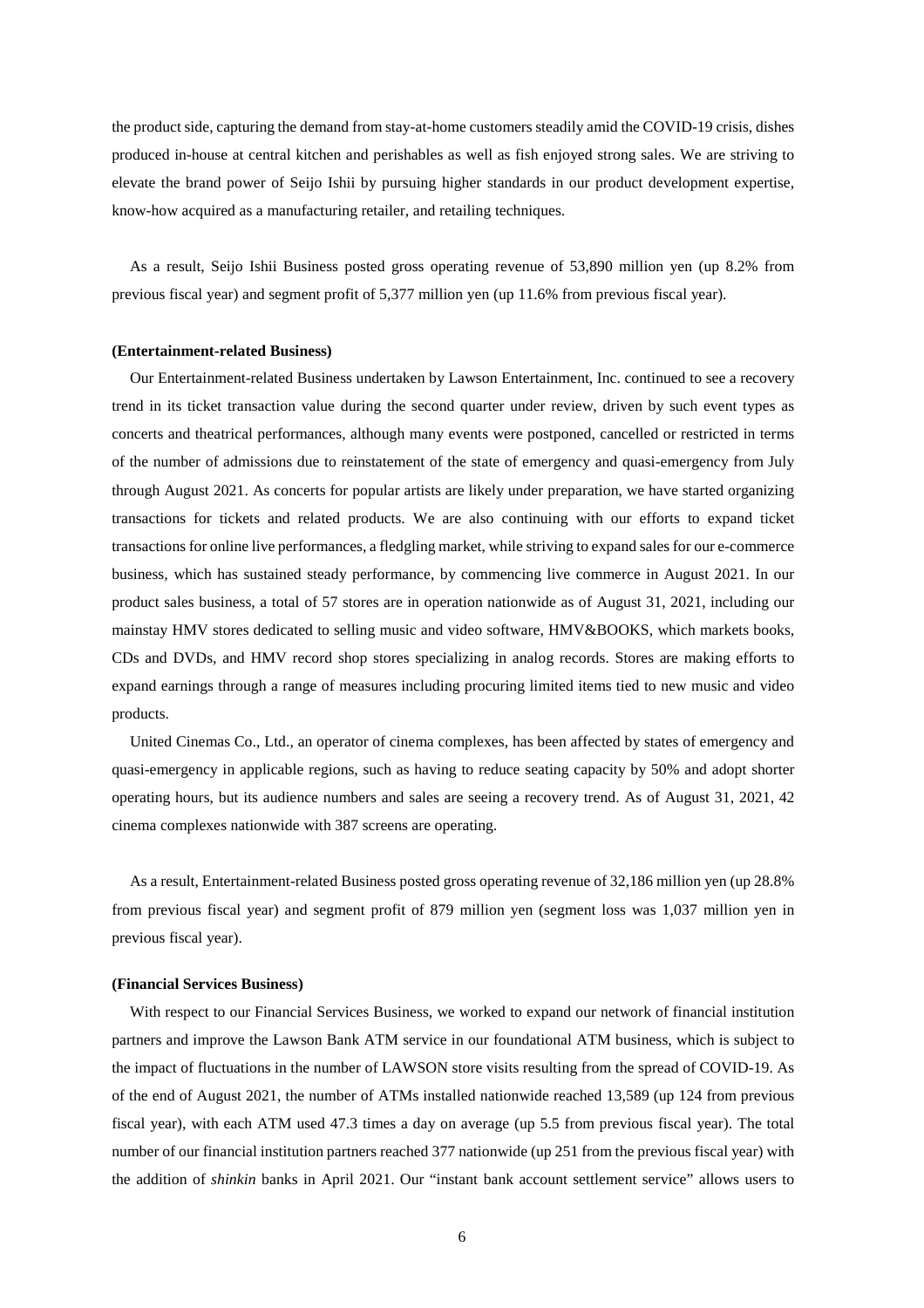withdraw money from their bank account to top up a mobile payment app by harnessing Lawson Bank's ATMs and their transaction network. During the second quarter under review, the service was expanded by adding one financial institution partner for a total of eight participating financial institutions. For our "ATM charge service," where cash can be charged at an ATM to "au Pay," "WebMoney Prepaid Card" or "PayPay" mobile payment apps, the number of transactions increased, driven in part by promotional campaigns. We will continue to expand our partner financial institutions and services. Regarding LAWSON Ponta Plus credit cards issued by Lawson Bank, Inc, we are steadily expanding credit card membership by rolling out a range of promotional campaigns and strengthening promotional efforts at stores.

As a result, Financial Services Business posted gross operating revenue of 16,895 million yen (up 6.9% from previous fiscal year) and segment profit of 1,429 million yen (up 93.0% from previous fiscal year).

### **(Overseas Business)**

With regards to Overseas Business, the Group's operating companies opened LAWSON stores in the People's Republic of China, Thailand, Indonesia, the Philippines, and the United States of America (Hawaii).

The number of LAWSON stores in the People's Republic of China reached 3,958 as of the end of August 2021, up 614 stores from the end of previous fiscal year. Lawson is ranked fifth in terms of the total number of stores in China, one of the highest among all Japanese convenience store operators. In addition to opening new stores through our subsidiaries, we are also launching stores by concluding area license agreements with local partners. As a result, we are seeing an expansion of our store network in China and an increased recognition of Lawson in the country, which has led to rises in the number of franchised store applicants, franchised store openings, and directly operated stores converting to franchise stores. We will continue working to expand our network of stores, offer our signature high-quality original products in wider areas, enhance recognition of Lawson, and increase earnings.

We are also working to address environmental issues. In July 2021, Dalian Lawson, Inc., a subsidiary of Lawson, Inc., opened a state-of-the-art store in Dalian, Liaoning Province, in collaboration with Panasonic Corporation of China. The store is responding to post-pandemic customer needs and contributes to achieving the SDGs.

In other regions of the world, although some stores have suspended their operations in response to the spread of COVID-19, all other stores are carrying out normal operations with rigorous infection prevention measures in place, sustaining the daily lives of our customers as their most accessible store.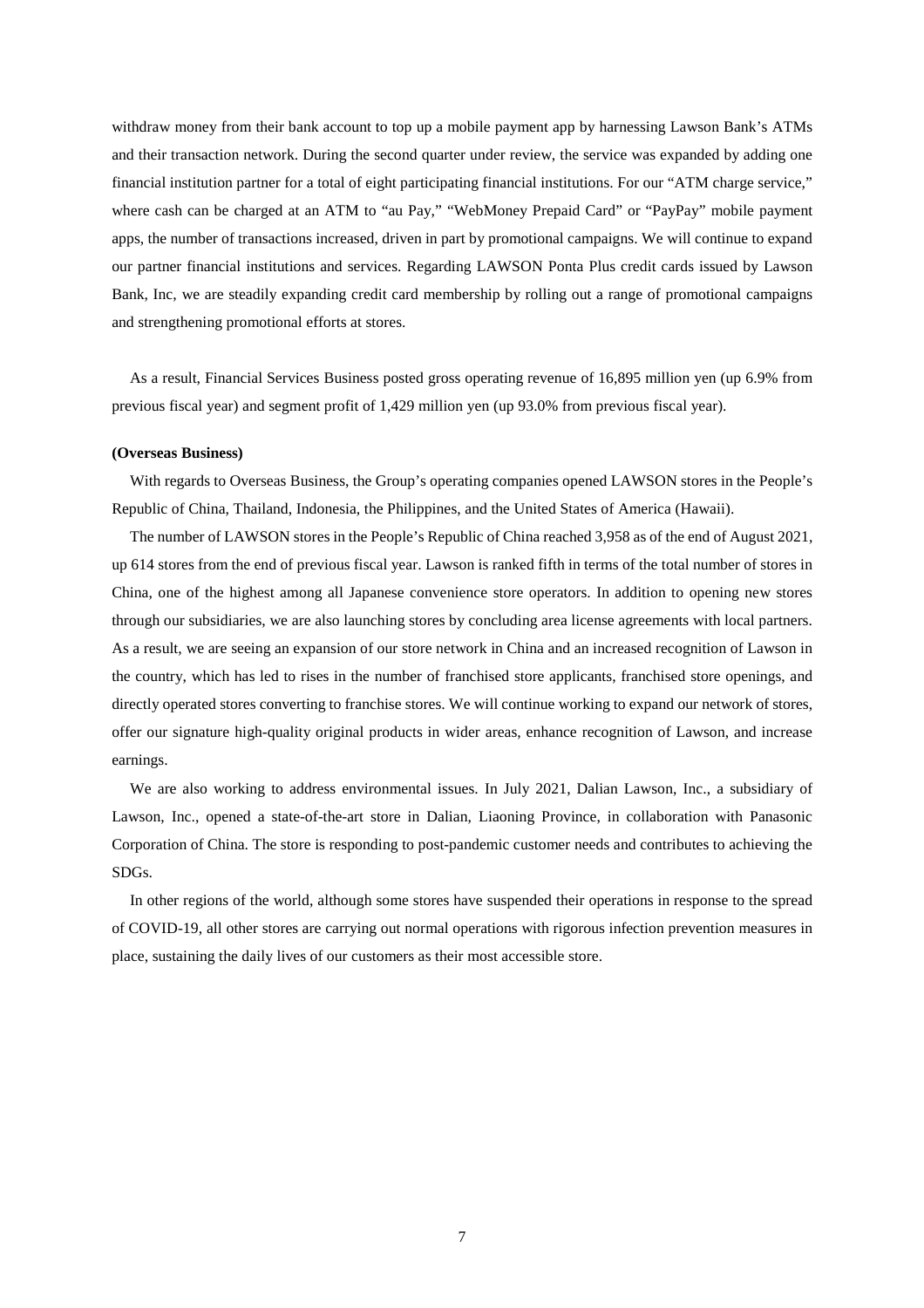| Country/Region                                                          | Number of stores<br>(As of February 28,<br>2021) | Change<br>during fiscal<br>year | Number of stores<br>(As of August 31,<br>2021) |
|-------------------------------------------------------------------------|--------------------------------------------------|---------------------------------|------------------------------------------------|
| Shanghai and surrounding area<br>China<br>(Shanghai, Zhejiang, Jiangsu) | 1,826                                            | 254                             | 2,080                                          |
| China<br>Chongqing                                                      | 341                                              | 78                              | 419                                            |
| Liaoning (Shenyang, Dalian)<br>China                                    | 327                                              | 84                              | 411                                            |
| Beijing and surrounding area<br>China<br>(Beijing, Tianjin, Hebei)      | 215                                              | 47                              | 262                                            |
| Hubei (Wuhan, etc.)<br>China                                            | 441                                              | 36                              | 477                                            |
| Anhui (Hefei, etc.)<br>China                                            | 106                                              | 45                              | 151                                            |
| Hunan (Changsha)<br>China                                               | 65                                               | 30                              | 95                                             |
| Hainan (Haikou, etc.)<br>China                                          | 23                                               | 40                              | 63                                             |
| Subtotal<br>China                                                       | 3,344                                            | 614                             | 3,958                                          |
| Thailand                                                                | 140                                              | 10                              | 150                                            |
| Indonesia                                                               | 68                                               |                                 | 68                                             |
| Philippines                                                             | 67                                               |                                 | 67                                             |
| United States of America<br>Hawaii                                      | $\overline{c}$                                   |                                 | $\overline{2}$                                 |
| Total                                                                   | 3,621                                            | 624                             | 4,245                                          |

[Distribution of LAWSON Brand Stores Overseas by Region]

As a result, Overseas Business posted gross operating revenue of 35,317 million yen (up 43.9% from previous fiscal year) and segment profit of 632 million yen (segment loss was 1,371 million yen in previous fiscal year).

# **(2) Explanation Regarding Consolidated Financial Position**

### ① Assets, liabilities and net assets at the end of the first half of fiscal year 2021

Current assets decreased by 35,059 million yen from the end of the previous fiscal year to 655,752 million yen, mainly reflecting a decrease of 31,687 million yen in cash and deposits, a decrease of 1,674 million yen in current assets-other due to a decrease in prepaid expenses and decrease of 1,280 million yen in accounts receivable-other. Non-current assets decreased by 9,498 million yen from the end of the previous fiscal year to 665,120 million yen, mainly reflecting a decrease of 8,094 million yen in investments and other assets, a decrease of 4,491 million yen in intangible assets and an increase of 3,086 million yen in property and store equipment. Consequently, total assets decreased by 44,558 million yen from the end of the previous fiscal year to 1,320,872 million yen.

Current liabilities decreased by 53,496 million yen from the end of the previous fiscal year to 714,258 million yen, mainly reflecting a decrease of 103,321 million yen in deposits received, a decrease of 35,550 million yen in short-term loans payable, an increase of 64,871 million yen in current liabilities-other due to the movement in call money and an increase of 14,127 million yen in accounts payable-trade. Non-current liabilities decreased by 2,446 million yen from the end of the previous fiscal year to 322,297 million yen,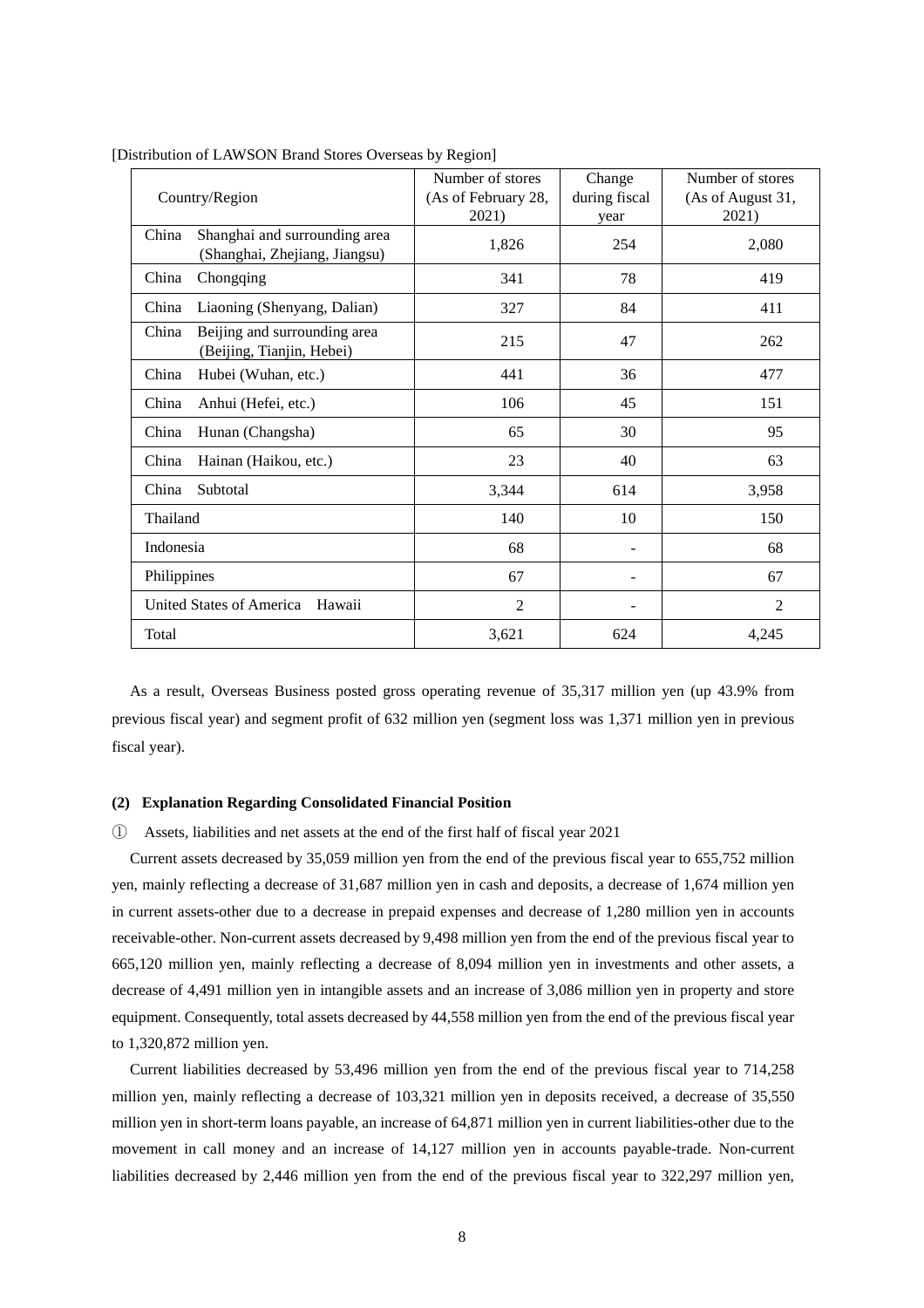mainly reflecting a decrease of 3,879 million yen in lease obligations. Consequently, total liabilities decreased by 55,942 million yen from the end of the previous fiscal year to 1,036,556 million yen.

Net assets increased by 11,384 million yen from the end of the previous fiscal year to 284,316 million yen, mainly reflecting an increase of 9,949 million yen in retained earnings and an increase of 1,474 million yen in foreign currency translation adjustment. Consequently, shareholders' equity ratio was 21.1%, up from 19.6% as of the end of the previous fiscal year.

## ② Cash flows during the first half of fiscal year 2021

Cash and cash equivalents at August 31, 2021 decreased by 32,653 million yen from the end of the previous fiscal year to 368,483 million yen.

Net cash provided by operating activities was 47,536 million yen, a decrease of 70,817 million yen from the corresponding period of the previous fiscal year, mainly because of the movement in deposits received and call money for banking business.

Net cash used in investing activities was (13,852) million yen, a decrease of 3,927 million yen from the corresponding period of the previous fiscal year, mainly because of decreases in purchase of property and store equipment, an increase in proceeds from sale of investment securities and a decrease in proceeds from collection of guarantee deposits.

Net cash used in financing activities was (67,411) million yen, a decrease of 49,782 million yen from the corresponding period of the previous fiscal year, mainly because of an increase in repayments of long-term loans payable and the movement in short-term loans payable.

### **(3) Explanation Regarding Forward-looking Statements**

Regarding the financial forecast for the current full fiscal year ending February 28, 2022, the forecast of consolidated gross operating revenue, ordinary income and profit attributable to owners of parent have been revised in view of the recent trends in operating results.

The business forecasts and future prospects presented herein are made based on currently available information and are subject to potential risks and uncertainties. As such, actual business results may significantly differ from those expressed or implied in the forecasts due to changes in various factors.

|                                         | Previous forecast             |                         | Revised forecast              |                        |
|-----------------------------------------|-------------------------------|-------------------------|-------------------------------|------------------------|
|                                         | Forecast<br>(millions of yen) | Yo Y comparison<br>(% ) | Forecast<br>(millions of yen) | YoY comparison<br>(% ) |
| Gross operating revenue                 | 728,000                       | 109.3                   | 716,000                       | 107.5                  |
| Operating income                        | 50,000                        | 122.3                   | 50,000                        | 122.3                  |
| Ordinary income                         | 45,000                        | 119.6                   | 47,000                        | 125.0                  |
| Profit attributable to owners of parent | 13,500                        | 155.4                   | 15,500                        | 178.4                  |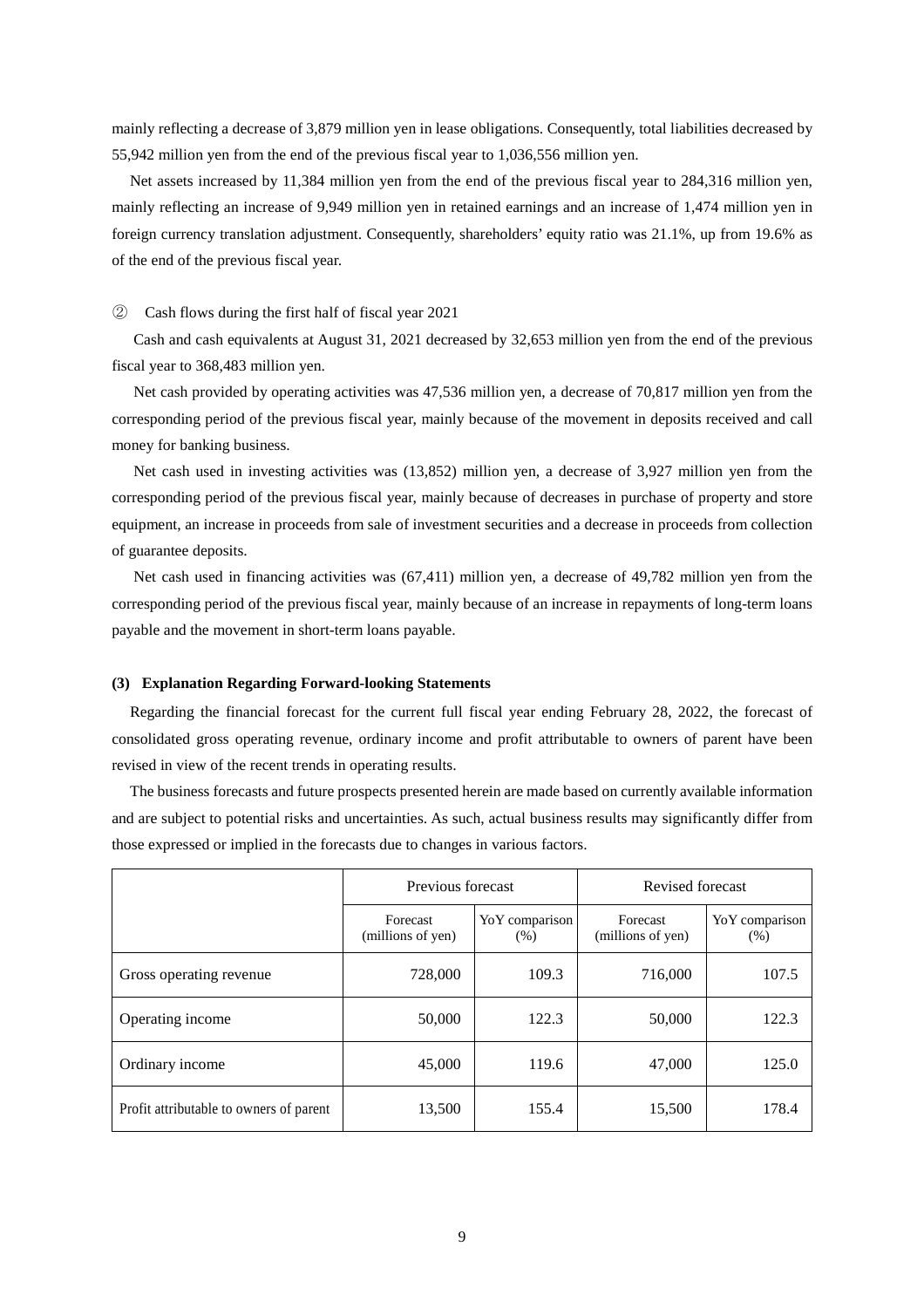# **2. Consolidated Financial Statements and Main Notes**

# **(1) Consolidated Balance Sheet**

As of February 28, 2021 and August 31, 2021

|                                                |                      | (Millions of yen) |
|------------------------------------------------|----------------------|-------------------|
|                                                | Previous fiscal year | Current 1st Half  |
|                                                | As of                | As of             |
|                                                | February 28, 2021    | August 31, 2021   |
| <b>Assets</b>                                  |                      |                   |
| <b>Current assets:</b>                         |                      |                   |
| Cash and deposits                              | 402,584              | 370,897           |
| Accounts receivable-due from franchised stores | 46,385               | 46,027            |
| Lease receivables                              | 16,621               | 15,684            |
| Merchandise                                    | 20,657               | 21,535            |
| Accounts receivable-other                      | 161,062              | 159,781           |
| Other                                          | 43,519               | 41,845            |
| Allowance for doubtful accounts                | (20)                 | (20)              |
| <b>Total current assets</b>                    | 690,811              | 655,752           |
| <b>Non-current assets:</b>                     |                      |                   |
| Property and store equipment:                  |                      |                   |
| Buildings and structures, net                  | 191,977              | 193,757           |
| Tools, furniture and fixtures, net             | 19,044               | 20,292            |
| Leased assets-net                              | 131,779              | 129,035           |
| Other-net                                      | 24,838               | 27,641            |
| Total property and store equipment             | 367,640              | 370,727           |
| <b>Intangible assets:</b>                      |                      |                   |
| Software                                       | 39,088               | 36,819            |
| Goodwill                                       | 38,215               | 36,329            |
| Trademark right                                | 8,349                | 8,035             |
| Other                                          | 752                  | 731               |
| <b>Total intangible assets</b>                 | 86,406               | 81,915            |
| <b>Investments and other assets:</b>           |                      |                   |
| Long-term loans receivable                     | 40,621               | 39,548            |
| Guarantee deposits                             | 103,030              | 103,388           |
| Deferred tax assets                            | 33,484               | 31,656            |
| Other                                          | 44,099               | 38,573            |
| Allowance for doubtful accounts                | (663)                | (688)             |
| Total investments and other assets             | 220,571              | 212,477           |
| <b>Total non-current assets</b>                | 674,618              | 665,120           |
| <b>Total assets</b>                            | 1,365,430            | 1,320,872         |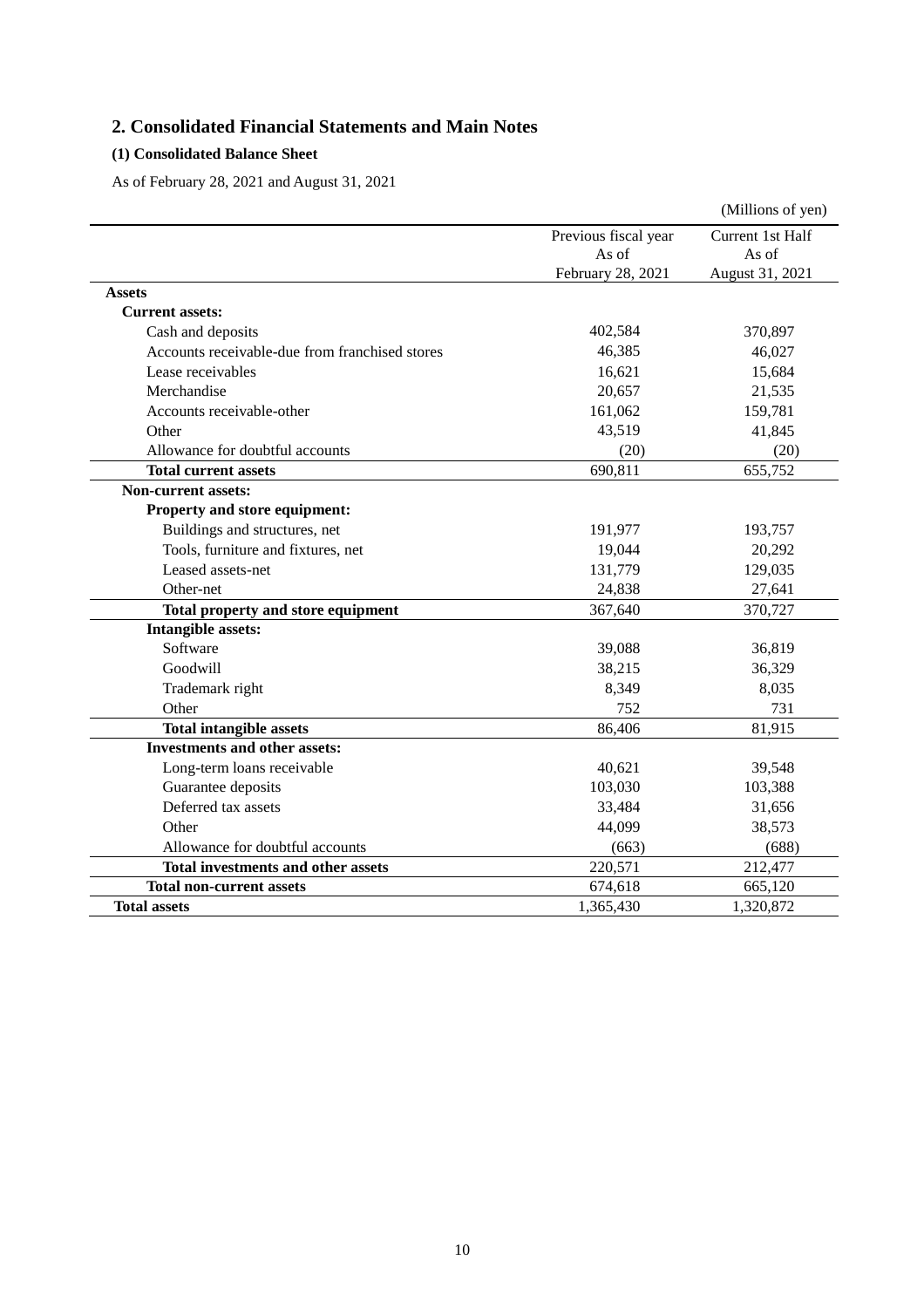|                                                         |                      | (Millions of yen) |
|---------------------------------------------------------|----------------------|-------------------|
|                                                         | Previous fiscal year | Current 1st Half  |
|                                                         | As of                | As of             |
|                                                         | February 28, 2021    | August 31, 2021   |
| <b>Liabilities</b>                                      |                      |                   |
| <b>Current liabilities:</b>                             |                      |                   |
| Accounts payable-trade                                  | 127,486              | 141,613           |
| Short-term loans payable                                | 42,320               | 6,770             |
| Current portion of long-term loans payable              | 100,000              | 100,000           |
| Lease obligations                                       | 44,584               | 44,938            |
| Accounts payable-other                                  | 90,798               | 94,172            |
| Income taxes payable                                    | 4,078                | 6,565             |
| Deposits received                                       | 246,110              | 142,789           |
| Provision for bonuses                                   | 4,818                | 4,980             |
| Other                                                   | 107,557              | 172,428           |
| <b>Total current liabilities</b>                        | 767,754              | 714,258           |
| <b>Non-current liabilities:</b>                         |                      |                   |
| Long-term loans payable                                 | 130,000              | 130,000           |
| Lease obligations                                       | 121,491              | 117,612           |
| Deferred tax liabilities                                | 485                  | 467               |
| Provision for retirement benefits to executive officers |                      |                   |
| and audit and supervisory board members                 | 277                  | 240               |
| Net defined benefit liability                           | 16,278               | 16,790            |
| Asset retirement obligations                            | 35,694               | 36,270            |
| Other                                                   | 20,516               | 20,915            |
| <b>Total non-current liabilities</b>                    | 324,743              | 322,297           |
| <b>Total liabilities</b>                                | 1,092,498            | 1,036,556         |
| <b>Net assets</b>                                       |                      |                   |
| Shareholders' equity:                                   |                      |                   |
| Capital stock                                           | 58,506               | 58,506            |
| Capital surplus                                         | 46,494               | 46,495            |
| Retained earnings                                       | 158,498              | 168,448           |
| Treasury shares                                         | (991)                | (973)             |
| <b>Total shareholders' equity</b>                       | 262,508              | 272,477           |
| Accumulated other comprehensive income:                 |                      |                   |
| Valuation difference on available-for-sale securities   | 1,782                | 1,560             |
| Revaluation reserve for land                            | (207)                | (207)             |
| Foreign currency translation adjustment                 | 3,684                | 5,158             |
| Remeasurements of defined benefit plans                 | (134)                | (71)              |
| Total accumulated other comprehensive income            | 5,123                | 6,438             |
| Subscription rights to shares                           | 333                  | 368               |
| Non-controlling interests                               | 4,965                | 5,031             |
| <b>Total net assets</b>                                 | 272,931              | 284,316           |
| <b>Total liabilities and net assets</b>                 | 1,365,430            | 1,320,872         |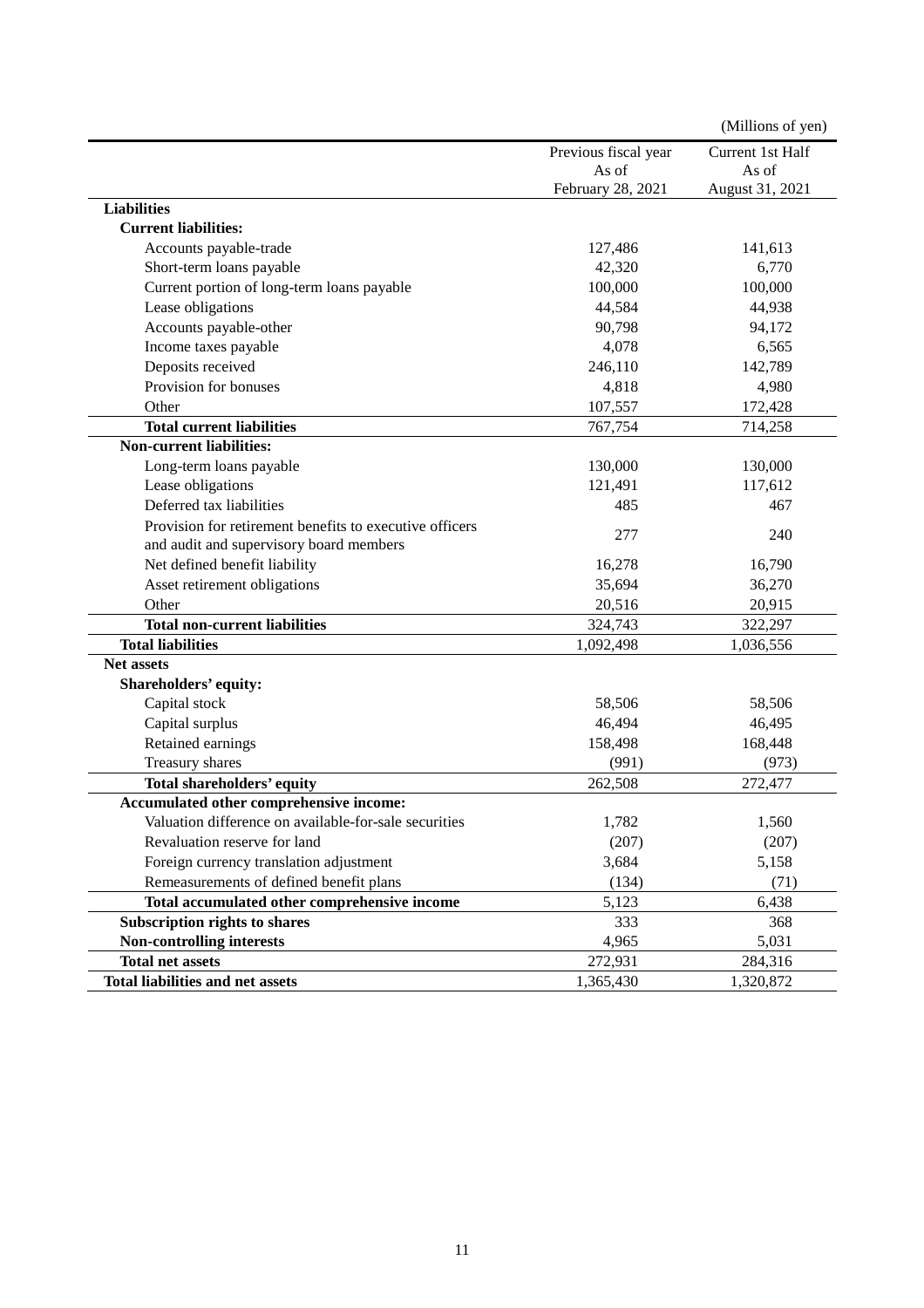# **(2) Consolidated Statement of Income and Consolidated Statement of Comprehensive Income**

# **(Consolidated Statement of Income)**

For the first half of the fiscal year ended February 28, 2021 and the first half of the fiscal year ending February 28, 2022

|                                                         |                    | (Millions of yen)  |
|---------------------------------------------------------|--------------------|--------------------|
|                                                         | Previous 1st Half  | Current 1st Half   |
|                                                         | From March 1, 2020 | From March 1, 2021 |
|                                                         | to August 31, 2020 | to August 31, 2021 |
| <b>Gross operating revenue</b>                          | 322,890            | 348,768            |
| <b>Net sales</b>                                        | 129,683            | 145,150            |
| <b>Cost of sales</b>                                    | 88,658             | 99,234             |
| <b>Gross profit</b>                                     | 41,025             | 45,916             |
| <b>Operating revenue:</b>                               |                    |                    |
| Income from franchised stores                           | 145,908            | 148,836            |
| Other operating revenue                                 | 47,298             | 54,781             |
| <b>Total operating revenue</b>                          | 193,206            | 203,617            |
| <b>Operating gross profit</b>                           | 234,232            | 249,534            |
| Selling, general and administrative expenses            | 217,541            | 222,827            |
| <b>Operating income</b>                                 | 16,690             | 26,706             |
| Non-operating income:                                   |                    |                    |
| Interest income                                         | 327                | 448                |
| Dividend income                                         | 284                | 276                |
|                                                         |                    |                    |
| Gain on investments in investment partnerships          | 119                | 1,664              |
| Employment adjustment subsidy due to novel              | 409                | 584                |
| coronavirus disease                                     |                    |                    |
| Other                                                   | 959                | 873                |
| <b>Total non-operating income</b>                       | 2,100              | 3,846              |
| Non-operating expenses:                                 |                    |                    |
| Interest expenses                                       | 1,943              | 1,753              |
| Loss on cancellation of leases                          | 957                | 613                |
| Other                                                   | 1,028              | 356                |
| <b>Total non-operating expenses</b>                     | 3,929              | 2,722              |
| <b>Ordinary income</b>                                  | 14,862             | 27,830             |
| <b>Extraordinary income:</b>                            |                    |                    |
| Gain on sales of investment securities                  |                    | 1,025              |
| <b>Total extraordinary income</b>                       |                    | 1.025              |
| <b>Extraordinary losses:</b>                            |                    |                    |
| Loss on retirement of non-current assets                | 1,832              | 595                |
| Impairment loss                                         | 2,099              | 1,243              |
| Loss on novel coronavirus disease                       | 2,910              | 566                |
| Other                                                   | 635                | 396                |
| <b>Total extraordinary losses</b>                       | 7,478              | 2,801              |
| Profit before income taxes                              | 7,383              | 26,055             |
| Income taxes-current                                    | 2,231              | 6,767              |
| Income taxes-deferred                                   | 1,954              | 1,880              |
| <b>Total income taxes</b>                               | 4,185              | 8,647              |
| Profit                                                  | 3,198              | 17,407             |
| Profit (loss) attributable to non-controlling interests | (109)              |                    |
| Profit attributable to owners of parent                 | 3,307              | 17,405             |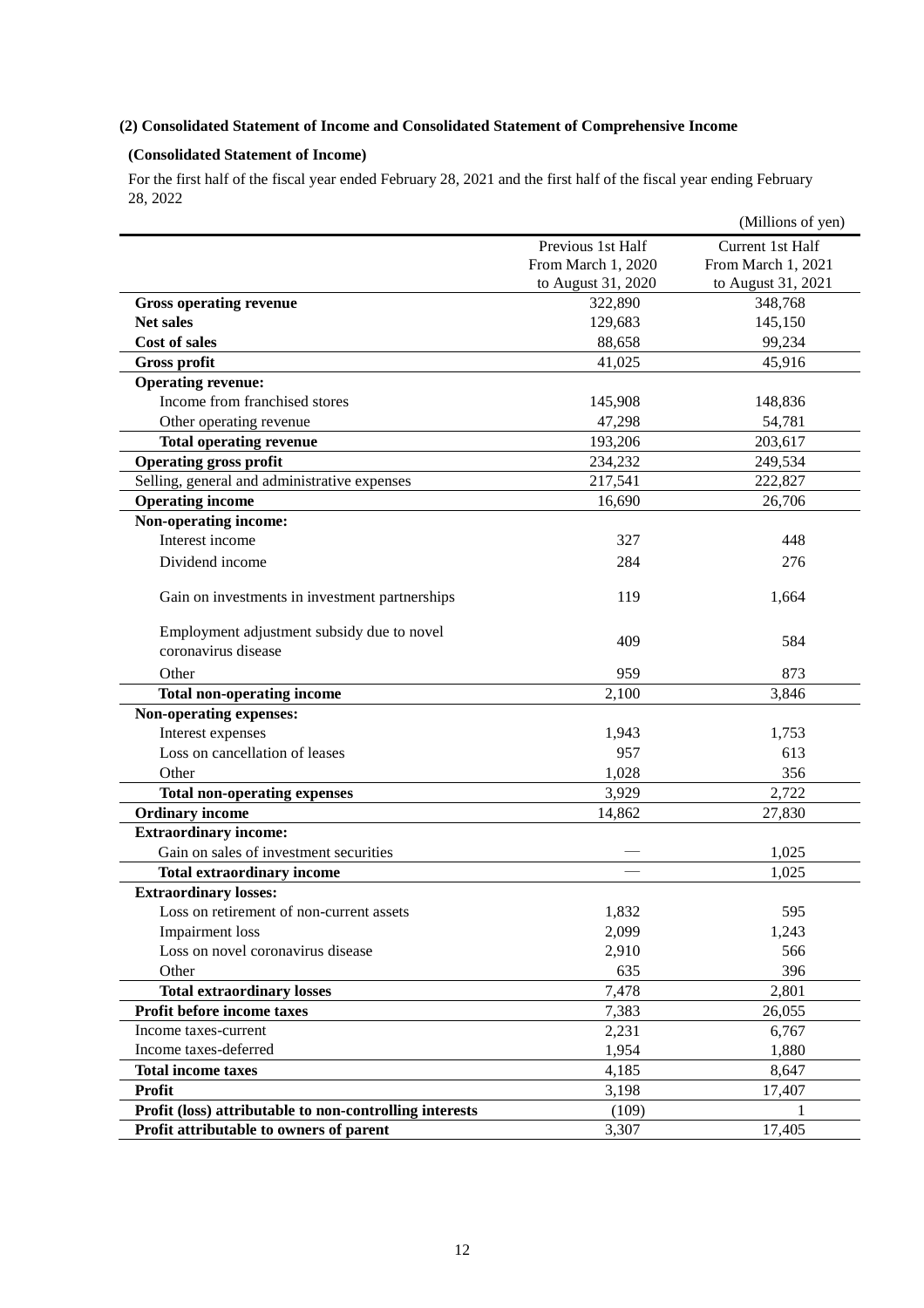# **(Consolidated Statement of Comprehensive Income)**

For the first half of the fiscal year ended February 28, 2021 and the first half of the fiscal year ending February 28, 2022

|                                                       |                    | (Millions of yen)  |
|-------------------------------------------------------|--------------------|--------------------|
|                                                       | Previous 1st Half  | Current 1st Half   |
|                                                       | From March 1, 2020 | From March 1, 2021 |
|                                                       | to August 31, 2020 | to August 31, 2021 |
| Profit                                                | 3,198              | 17,407             |
| Other comprehensive income                            |                    |                    |
| Valuation difference on available-for-sale securities | 3,786              | (221)              |
| Foreign currency translation adjustment               | (316)              | 1,562              |
| Remeasurements of defined benefit plans               | 90                 | 62                 |
| Total other comprehensive income                      | 3,560              | 1,404              |
| <b>Comprehensive income</b>                           | 6,758              | 18,811             |
| Comprehensive income attributable to                  |                    |                    |
| Owners of parent                                      | 6,894              | 18,720             |
| Non-controlling interests                             | (135)              | 90                 |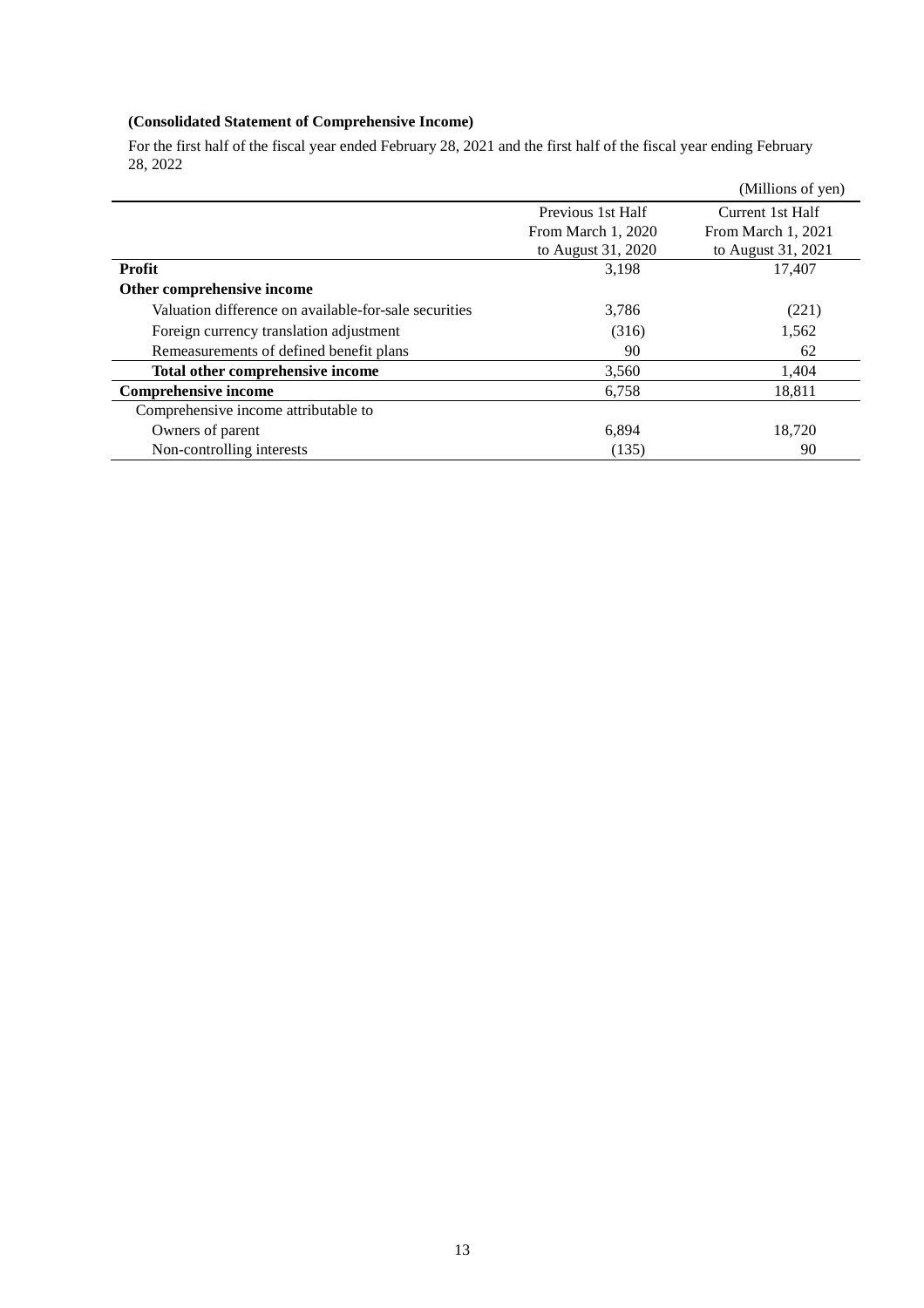# **(3) Consolidated Statement of Cash Flows**

For the first half of the fiscal year ended February 28, 2021 and the first half of the fiscal year ending February 28, 2022

|                                                            |                    | (Millions of yen)  |
|------------------------------------------------------------|--------------------|--------------------|
|                                                            | Previous 1st Half  | Current 1st Half   |
|                                                            | From March 1, 2020 | From March 1, 2021 |
|                                                            | to August 31, 2020 | to August 31, 2021 |
| Net cash provided by (used in) operating activities:       |                    |                    |
| Profit before income taxes                                 | 7,383              | 26,055             |
| Depreciation and amortization                              | 40,500             | 39,323             |
| Impairment loss                                            | 2,099              | 1,243              |
| Interest income                                            | (327)              | (448)              |
| Interest expenses                                          | 1,943              | 1,753              |
| Loss (gain) on sales of investment securities              |                    | (1,025)            |
| Loss on retirement of non-current assets                   | 1,832              | 595                |
| Decrease (increase) in notes and accounts receivable-trade | 7,111              | 439                |
| Decrease (increase) in accounts receivable-other           | 8,511              | 1,546              |
| Increase (decrease) in notes and accounts payable-trade    | 8,234              | 13,188             |
| Increase (decrease) in accounts payable-other              | (7, 482)           | 2,912              |
| Increase (decrease) in deposits received                   | (50, 920)          | (103, 336)         |
| Increase (decrease) in net defined benefit liability       | 303                | 505                |
| Net decrease (increase) in call loans for banking business | (10,000)           |                    |
| Net increase (decrease) in call money for banking business | 73,000             | 45,000             |
| Other                                                      | 43,212             | 25,521             |
| <b>Subtotal</b>                                            | 125,403            | 53,272             |
| Interest income received                                   | 343                | 431                |
| Interest expenses paid                                     | (1,958)            | (1,728)            |
| Income taxes paid                                          | (5, 435)           | (4, 438)           |
| Net cash provided by (used in) operating activities        | 118,353            | 47,536             |
| Net cash provided by (used in) investing activities:       |                    |                    |
| Purchase of securities                                     |                    | (4,000)            |
| Proceeds from redemption of securities                     |                    | 4,000              |
| Purchase of property and store equipment                   | (13,203)           | (16,500)           |
| Purchase of intangible assets                              | (4,692)            | (3,761)            |
| Proceeds from sales of investment securities               |                    | 5,974              |
| Purchase of shares of subsidiaries and associates          | (1,203)            | (106)              |
| Payments of long-term loans receivable                     | (2,231)            | (1,265)            |
| Collection of long-term loans receivable                   | 2,444              | 2,398              |
| Payments for guarantee deposits                            | (5,995)            | (6,060)            |
| Proceeds from collection of guarantee deposits             | 9,047              | 5,869              |
| Purchase of long-term prepaid expenses                     | (135)              | (830)              |
| Other                                                      | (1,809)            | 430                |
| Net cash provided by (used in) investing activities        | (17, 779)          | (13, 852)          |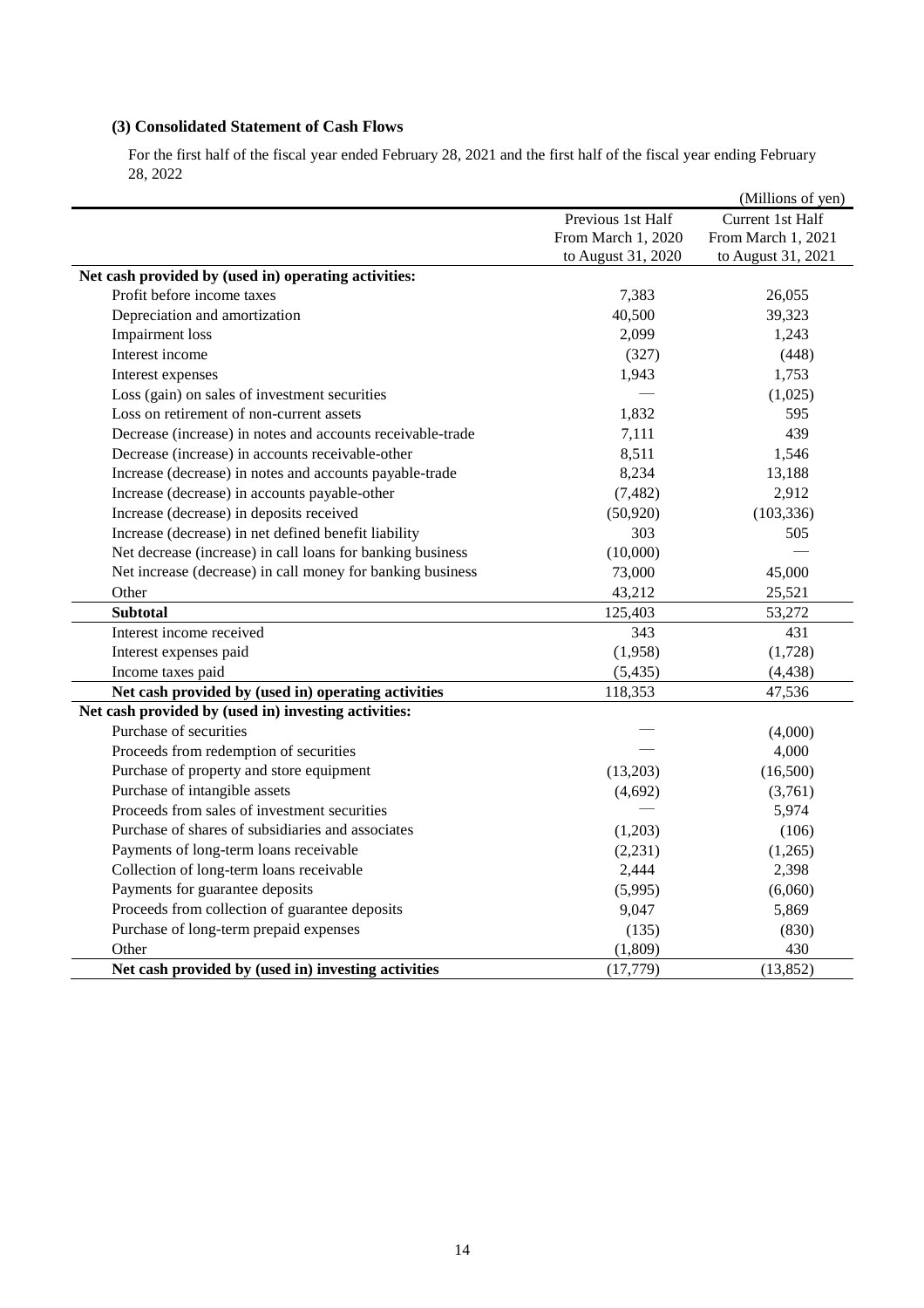|                                                                  |                    | (Millions of yen)  |
|------------------------------------------------------------------|--------------------|--------------------|
|                                                                  | Previous 1st Half  | Current 1st Half   |
|                                                                  | From March 1, 2020 | From March 1, 2021 |
|                                                                  | to August 31, 2020 | to August 31, 2021 |
| Net cash provided by (used in) financing activities:             |                    |                    |
| Net increase (decrease) in short-term loans payable              | (3,500)            | (35,550)           |
| Repayments of long-term loans payable                            | (80,000)           |                    |
| Repayments of lease obligations                                  | (26, 165)          | (24, 331)          |
| Cash dividends paid                                              | (7,504)            | (7,505)            |
| Other                                                            | (24)               | (24)               |
| Net cash provided by (used in) financing activities              | (117, 194)         | (67, 411)          |
| Effect of exchange rate change on cash and cash equivalents      | (96)               | 1,054              |
| Net increase (decrease) in cash and cash equivalents             | (16, 717)          | (32,673)           |
| Cash and cash equivalents at beginning of period                 | 343,583            | 401,136            |
| Increase in cash and cash equivalents resulting from merger with |                    | 19                 |
| unconsolidated subsidiaries                                      |                    |                    |
| Cash and cash equivalents at end of period                       | 326,865            | 368,483            |